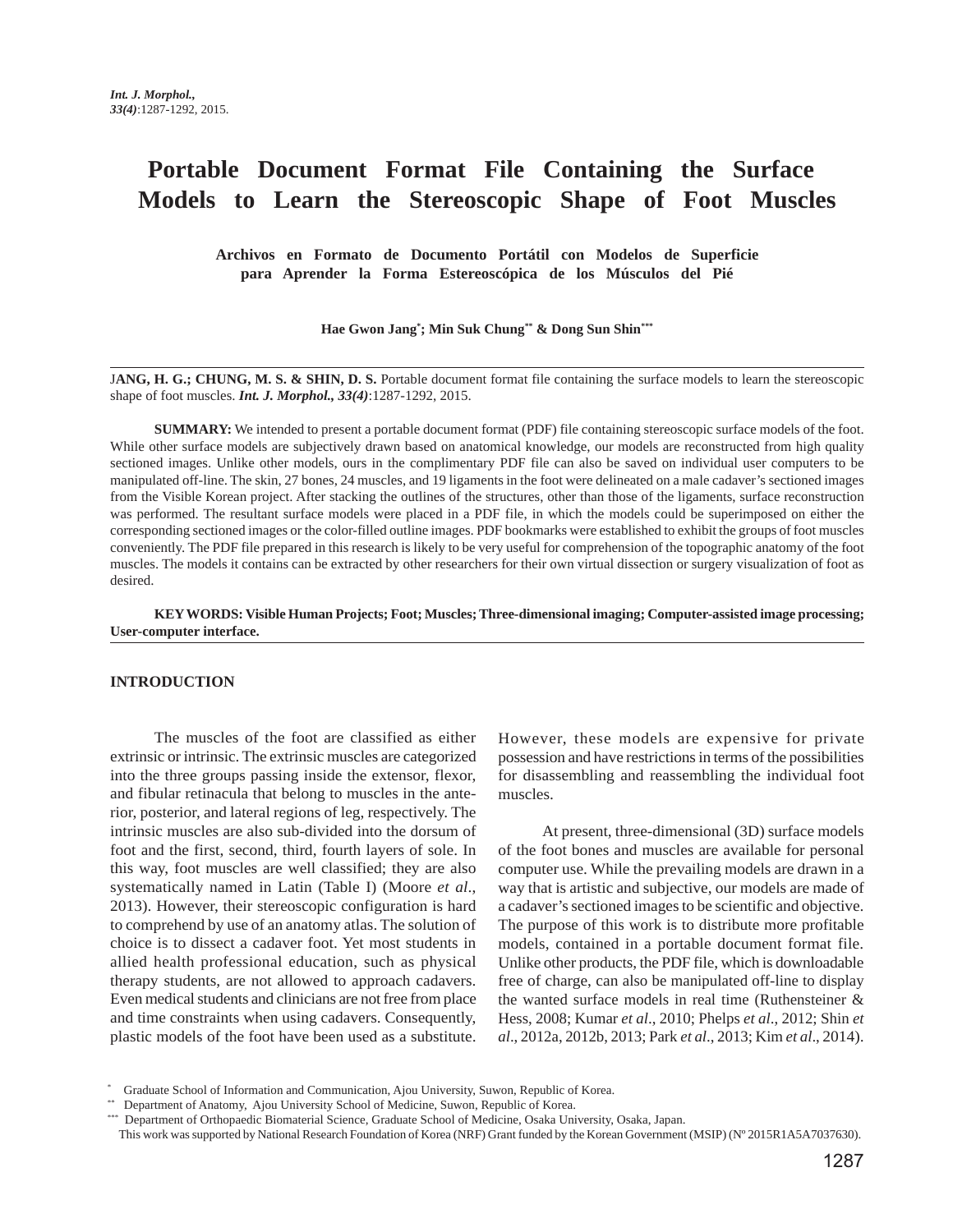## **MATERIAL AND METHOD**

**Segmentation**. In the Visible Korean project, sectioned images (intervals 0.2 mm) were acquired from an entire male cadaver (33 years old; statue 1.64 m; weight 55 kg) (Park *et al*., 2005). We selected 202 images (intervals 1 mm) from the distal part of the tibia and fibula to the end of the foot. The images were opened on Photoshop CS5 version 12 (Adobe Systems, Inc., San Jose, CA) to be saved as Photoshop document (PSD) files. Our interest was the left-sided foot, beyond which excessive margins were cropped to reduce the resolution from 3,040 X 2,008 to 992 X 817.

We used pre-existing segmented images, in which the outlines of 33 structures (skin, bones, and muscles) of the left foot had been drawn (Shin *et al*., 2012c). These outlines, placed on the new trimmed sectioned images, were confirmed and edited if necessary. Additional muscles and identifiable ligaments in the foot were delineated. The outlines were then filled with different colors according to the individual components.

**Surface reconstruction**. We decided to carry out surface reconstruction of the skin, bones, and muscles, excluding the ligaments (Table I). Only color-filled outlines excluding the sectioned images were saved as bitmap (BMP) files. On Mimics version 10 (Materialise, Leuven, Belgium), 202 BMP files were placed in a Mimics file. After stacking the categorized colors of each structure, surface reconstruction was successfully accomplished. In each surface model, the accumulated outlines were removed and the triangular

surfaces were suitably reduced in number. The surface models were painted with the same colors used for filling the outlines (Park *et al*., 2007).

**Manufacture of the PDF file**. Besides the surface models, two sets of two-dimensional (2D) images were prepared as the material for the PDF file. The first set comprised the original sectioned images, while the second set comprised the color-filled outlines overlapped upon the sectioned images. Each set was selected at 5 mm intervals, and the two sets were alternative: The first set was numbered 7500, 7550, 7600..., and the second set was 7525, 7575, 7625, and etc. In the second set, we labeled only the ligaments that were not surface-reconstructed to be less identifiable than bones and muscles (Fig. 1).

Individual models of the skin, bones, and muscles were saved as stereolithography files. The surface models, as well as the arranged plane images, were inputted into a PDF file. The authors employed the inputting method as previously developed and described (Shin *et al*., 2012a).

After combined display of the 2D and 3D images, any errors of segmentation and surface reconstruction were examined so these could be revised. Initial feature of the PDF file was decided to lay out the models of all bones and muscles with the semitransparent model of the skin (Fig. 2).

In the PDF file, bookmarks were established to exhibit the groups of foot muscles, the anterior, posterior and lateral regions of leg, the dorsum of foot, and the first, second, third, fourth layers of sole (Table I). For the regions of the



leg, their surface models appeared in appropriate viewing directions. For the dorsum of foot or sole layers, the models were displayed from the dorsal or plantar view (Fig. 3). Other bookmarks and supplementary movies were composed to demonstrate the five muscles of the ankle and subtalar joints.

Fig. 1. Sectioned image with superimposed color-filed outlines and annotated ligaments.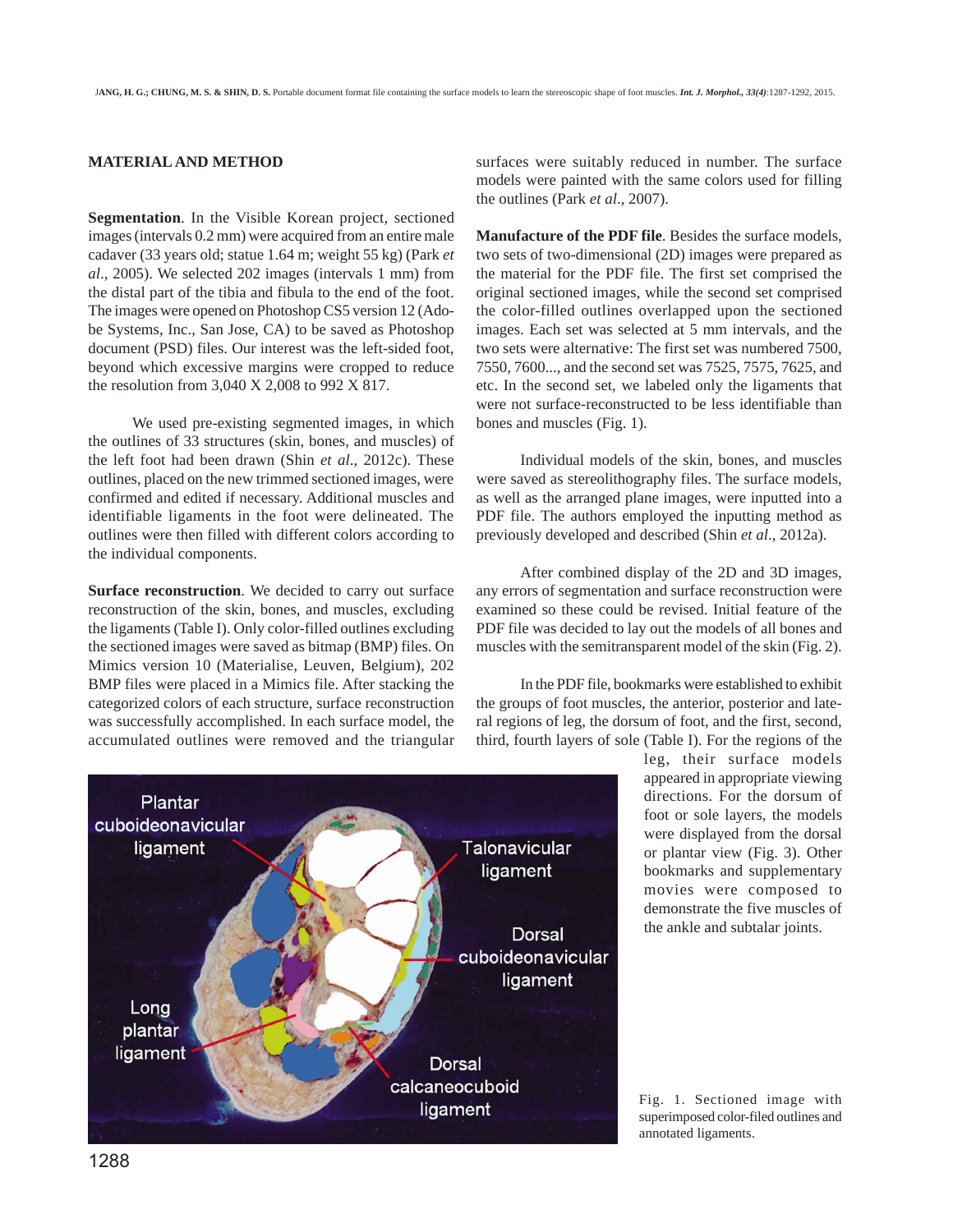| <b>Systems</b>    | Groups                          | <b>Structures</b>                                                                                                                                                                                                                |
|-------------------|---------------------------------|----------------------------------------------------------------------------------------------------------------------------------------------------------------------------------------------------------------------------------|
| Integumentary (1) |                                 | Skin                                                                                                                                                                                                                             |
| Skeletal (27)     | Bones of $leg(2)$               | Tibia, Fibula                                                                                                                                                                                                                    |
|                   | Tarsal bones (7)                | Talus, Calcaneus, Navicular, Medial cuneiform, Intermediate<br>cuneiform, Lateral cuneiform, Cuboid                                                                                                                              |
|                   | Metatarsal bones (5)            | First to fifth metatars al bones                                                                                                                                                                                                 |
|                   | Phalanges (13)                  | First to fifth proximal phalanges, Second to fourth middle<br>phalanges, First to fifth distal phalanges                                                                                                                         |
| Muscular $(24)$   | Anterior region of leg (4)      | Extensor hallucis longus, Extensor digitorum longus, Fibularis<br>tertius, Tibialis anterior                                                                                                                                     |
|                   | Posterior region of leg (3)     | Flexor digitorum longus, Flexor hallucis longus, Tibialis<br>posterior                                                                                                                                                           |
|                   | Lateral region of leg $(2)$     | Fibularis longus, Fibularis brevis                                                                                                                                                                                               |
|                   | Dorsum of foot (2)              | Extensor digitorum brevis, Extensor hallucis brevis                                                                                                                                                                              |
|                   | First layer of sole (3)         | Abductor hallucis, Abductor digiti minimi, Flexor digitorum<br>brevis                                                                                                                                                            |
|                   | Second layer of sole (3)        | Flexor digitorum longus (tendon), Quadratus plantae,<br>Lumbricalis                                                                                                                                                              |
|                   | Third layer of sole (5)         | Flexor hallucis longus (tendon), Flexor hallucis brevis, Adductor<br>hallucis (oblique head), Adductor hallucis (transverse head),<br>Flexor digiti minimi brevis                                                                |
|                   | Fourth layer of sole (2)        | Plantar interosseus, Dorsal interosseus                                                                                                                                                                                          |
| Articular (19)*   | Inferior tibiofibular joint (2) | Anterior tibiofibular ligament, Posterior tibiofibular ligament                                                                                                                                                                  |
|                   | Ankle joint (4)                 | Calcaneofibular ligament, Posterior talofibular ligament,<br>Anterior talofibular ligament, Medial ligament of ankle joint                                                                                                       |
|                   | Tarsal ligaments (7)            | Long plantar ligament, Talonavicular ligament, Dorsal<br>calcaneocuboid ligament, Plantar cuneocuboid ligament, Plantar<br>cuboideonavicular ligament, Talocalcaneal interosseous<br>ligament, Dorsal cuboideonavicular ligament |
|                   | Tarsometatarsal joints (1)      | Dorsal tarsometatarsal ligament                                                                                                                                                                                                  |
|                   | Intermetatarsal joints (2)      | Plantar metatarsal ligament, Dorsal metatarsal ligament                                                                                                                                                                          |
|                   | Metatarsophalangeal joints (2)  | Collateral ligament of metatars ophalangeal joint, Deep<br>transverse metatarsal ligament                                                                                                                                        |
|                   | Interphalangeal joints (1)      | Collateral ligament of interphalangeal joint                                                                                                                                                                                     |

Table I. The seventy-one foot structures outlined and surface reconstructed

Ligaments are just outlined, not surface reconstructed.



Fig. 2. Initial feature of the PDF file consisting of the model tree window (left top), the bookmarks window (left bottom), and the model display window (right).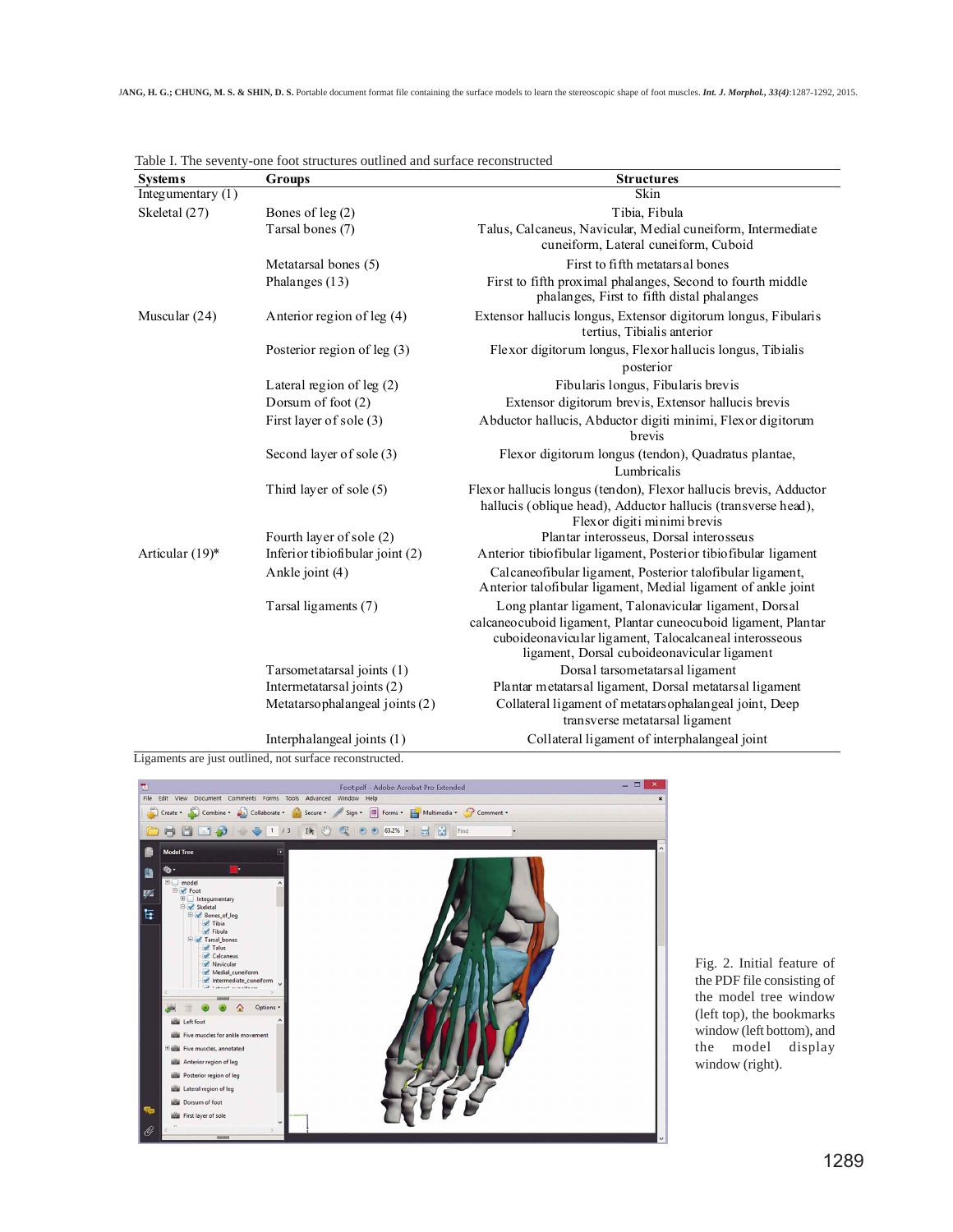### **RESULTS**

The prepared PDF file (size 48 MBytes) was downloadable from the Visible Korean site (anatomy.co.kr). Our policy was to use free downloading with no required registration. Using the PDF file on Adobe Reader version 9 (Adobe Systems, Inc., San Jose, CA, USA), the following actions could be tried.

Users were able to generate mixed displays of the surface models using the model tree for their intended choice. When a model was clicked, its anatomical name was highlighted in the model tree (Fig. 2). By manipulating the mouse, the surface models could be freely rotated; they could also be zoomed-in, zoomedout, and shifted. The Adobe Reader toolbar was available for diverse exploration of these surface models (Shin *et al*., 2012a).

The bookmarks enabled users to look at the required muscle groups without difficulty. Successive selection of the bookmarks of four sole layers gave rise to the visual effect of the sole muscles being stripped in sequence (Fig. 3).

The surface models corresponded with the two-dimensional (2D) images. Clients could select either the pure sectioned images or those with the color-filled outlines, which were even and odd alternatively. On the color-filed outlines, only the ligaments were annotated, but the bones and muscles could be recognized by referring to their surface models. This morphological correlation was accelerated by the authors' intended trial in which the allocated color inside the outlines was the same as the color on the structure's surface model (Fig. 4).



Fig. 3. Surface models showing the dorsum of foot and the four layers of the sole (left to right). These can be immediately seen by the use of bookmarks in the PDF file.



Fig. 4. Sectioned images with or without the color-filled outlines, superimposed on the corresponding surface models.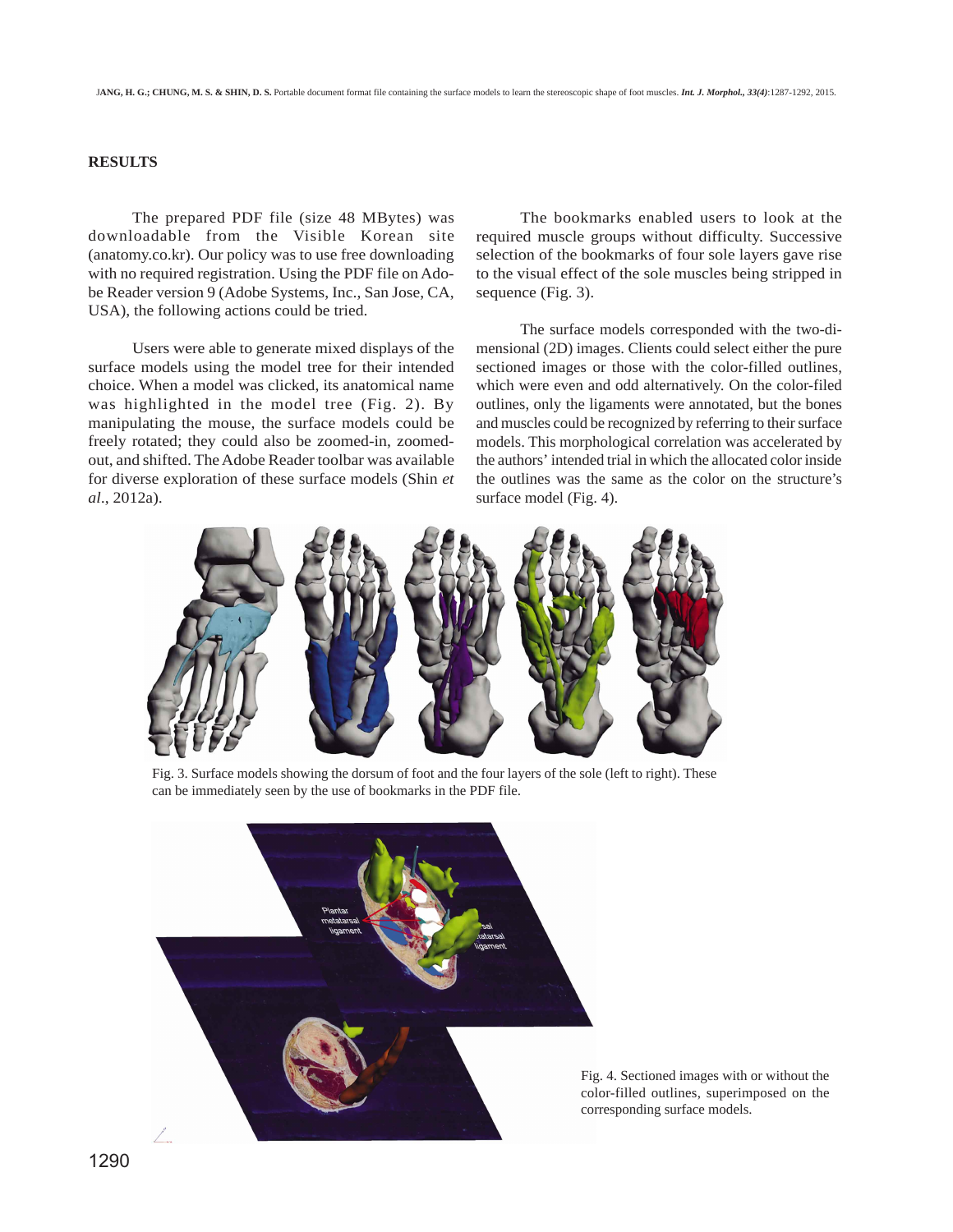#### **DISCUSSION**

The 3D surface models of the foot muscles prepared for this research are expected to contribute to foot anatomy education for the following reasons.

The surface models were made from state-of-theart sectioned images, rather than from computed tomographs or magnetic resonance images (MRIs). So in our former study, using the sectioned images all independent foot muscles could be outlined with ease (Shin *et al*., 2012a). Consequently, surface models in the PDF file show the origins and insertions of the foot muscles, which encourages users to understand the muscle actions involved (Fig. 3).

Moreover, it is possible to challenge the segmentation of foot ligaments (Figs. 1 and 4). Previously, MRIs of cadaver ankles were examined to study the ligament morphology (Oh *et al*., 2006). But the MRIs are not enough to recognize full courses of tiny ligaments. In our future research, supplementary ligaments in the sectioned images will be demarcated to yield their satisfactory surface models, which will strengthen the present study because the ligaments enlighten joint movements. The models of both the muscles and ligaments in sole can explain the longitudinal and transverse arches of the foot as well.

Unlike surface models that are stereoscopically drawn like the Zygote Body (zygotebody.com), our models can be positioned on the corresponding sectioned images, both of which reinforce each other. The sectioned images provide detailed morphological information, whereas the surface models explain how the 3D structures look on 2D planes (Fig. 4) (Beyersdorff *et al*., 2001).

The surface models can be moved to show the muscle actions, especially because they have a small file size, dissimilar to the volume models. By moving each joint with its articular cavity consistent, a reasonable joint axis can be settled on the computer software. These surface models could become the source of a virtual exercise system in which joints are interactively motioned (Yuan *et al*., 2008).

The 3D models need to be available for viewing off-line. Hollow surface models have a smaller file size than the volume models. However, on-line manipulation of several surface models cannot be done in real-time. An additional issue is that the Internet handling of the surface models requires the installation of a specific plug-in, which is unnecessary for off-line work with the PDF file.

Whole 3D image data can also be extracted from the PDF file by other interested researchers. This is a unique characteristic of this product, because other software packages do not provide their own raw data. Furthermore, investigators worldwide will be supplied with the full data set including the sectioned images, outlined images, and surface models of foot after carrying out an agreement process with the authors. It is hoped that the images presented by authors will thus become a robust resource for virtual dissection for medical students and virtual operation for orthopedic surgeons.

#### **ACKNOWLEDGMENTS**

This work was supported by National Research Foundation of Korea (NRF) Grant funded by the Korean Government (MSIP) (Nº 2015R1A5A7037630).

**JANG, H. G.; CHUNG, M. S. & SHIN, D. S.** Archivos en formato de documento portátil con modelos de superficie para aprender la forma estereoscópica de los músculos del pié. *Int. J. Morphol., 33(4)*:1287-1292, 2015.

**RESUMEN:** El objetivo de este estudio fue un archivo en formato de documento portátil (PDF) que contiene modelos de superficie estereoscópicas del pie. Mientras que otros modelos de superficie se dibujan subjetivamente sobre la base de los conocimientos anatómicos, nuestros modelos seccionados se reconstruyen a partir de imágenes de alta calidad. A diferencia de otros modelos, nuestro modelo en el archivo PDF también se puede guardar en los computadores de los usuarios individuales para ser manipulados fuera de línea. Se delineó la piel, 27 huesos, 24 músculos, y 19 ligamentos en los pies de un cadáver de sexo masculino del proyecto Visible Korean. Después de apilar los contornos de las estructuras, que no fuera las de los ligamentos, se llevó a cabo la reconstrucción de las superficies. Los modelos de superficie resultantes se colocan en un archivo PDF, en el que los modelos podrían ser superpuestos en cualquiera de las correspondientes imágenes seccionadas o las imágenes de contorno a color. Se establecieron marcadores de PDF para exhibir los grupos de músculos del pie cómodamente. El archivo PDF preparado de esta investigación probablemente sea muy útil para la comprensión de la anatomía topográfica de los músculos del pie. Los modelos que contiene pueden ser extraídos por otros investigadores para la disección o cirugía de visualización virtual de los pies.

**PALABRAS CLAVE: Proyectos Humanos Visibles; Pie; Músculos; Imágenes tridimensionales; Procesamiento de imagen asistida por ordenador; Interfaz de usuario-ordenador.**